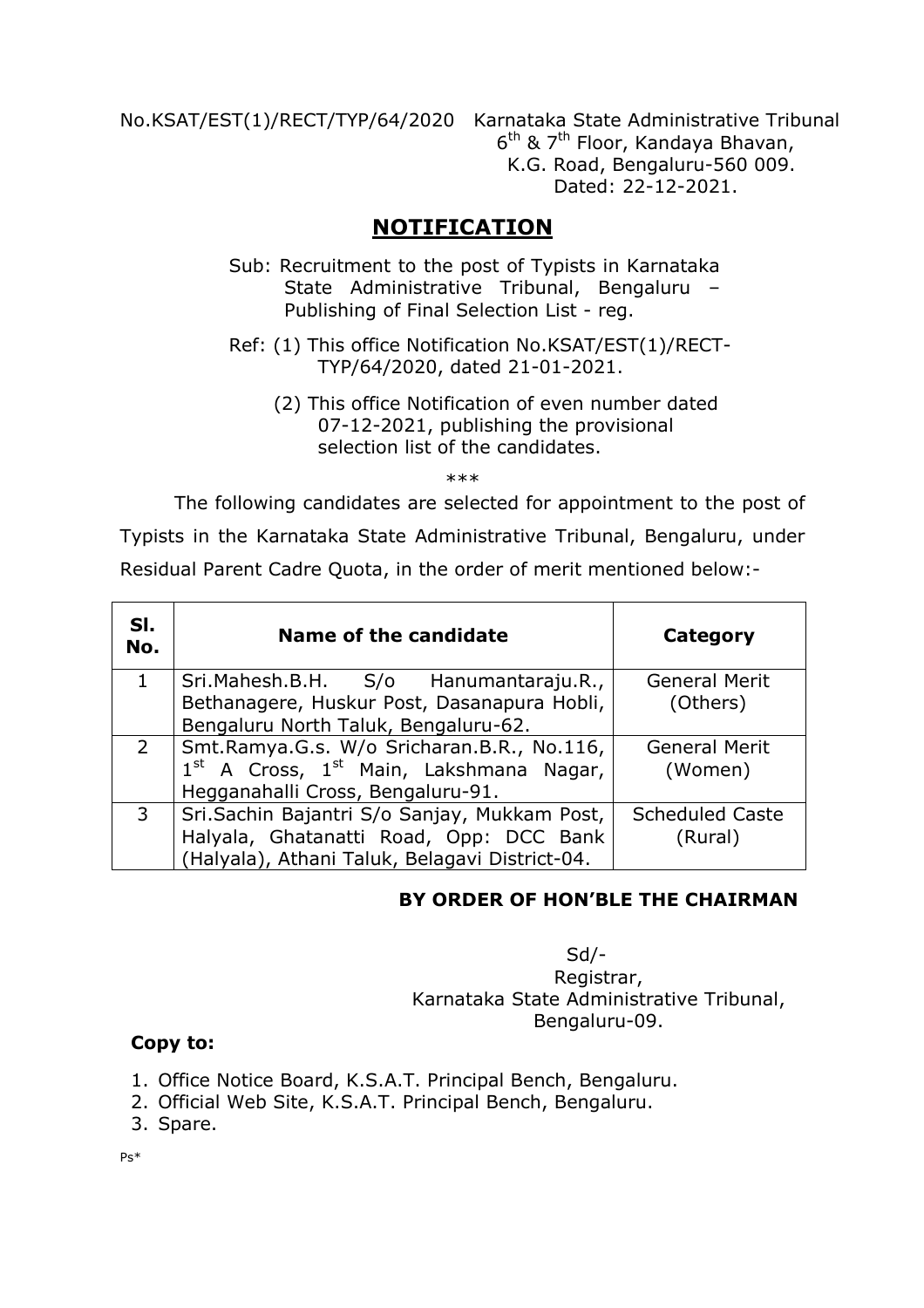No.KSAT/EST(1)/RECT/TYP/64/2020 Karnataka State Administrative Tribunal  $6<sup>th</sup>$  & 7<sup>th</sup> Floor, Kandaya Bhavan, K.G. Road, Bengaluru-560 009. Dated: 22-12-2021.

## **NOTIFICATION**

- Sub: Recruitment to the post of Typists in Karnataka State Administrative Tribunal, Bengaluru – Publishing of Additional Selection List - reg.
- Ref: (1) This office Notification No.KSAT/EST(1)/RECT- TYP/64/2020, dated 21-01-2021.
	- (2) This office Notification of even number dated 07-12-2021, publishing the provisional selection list of the candidates.

\*\*\*

An additional selection list of the following candidates under Residual Parent Cadre Quota for appointment to the post of Typists, Karnataka State Administrative Tribunal, Bengaluru, is published as follows, to the extent that the candidates in the final selection list, fail to report fro duty, in the order of merit mentioned below:-

| SI.<br><b>No</b> | <b>Names</b>                                                    | Category                               |  |
|------------------|-----------------------------------------------------------------|----------------------------------------|--|
| 1.               | Kum.Preethi.R. D/o Ram Murthy.B.N.,                             | <b>General Merit</b><br>(Others/Women) |  |
|                  | 23 <sup>rd</sup><br>No.4/1, $1^{\text{st}}$<br>Floor,<br>Cross, |                                        |  |
|                  | Temple<br>Street,<br>Rangaswamy                                 |                                        |  |
|                  | Bengaluru-560053.                                               |                                        |  |
| 2.               | Kum.Nandakumari.T.<br>D/O                                       | <b>General Merit</b><br>(Women)        |  |
|                  | Thipperudraiah.A.M. Hosahalli Village,                          |                                        |  |
|                  | Post, Srinivaspur<br>Taluk,<br>Hogalagere                       |                                        |  |
|                  | Kolar District-563138.                                          |                                        |  |